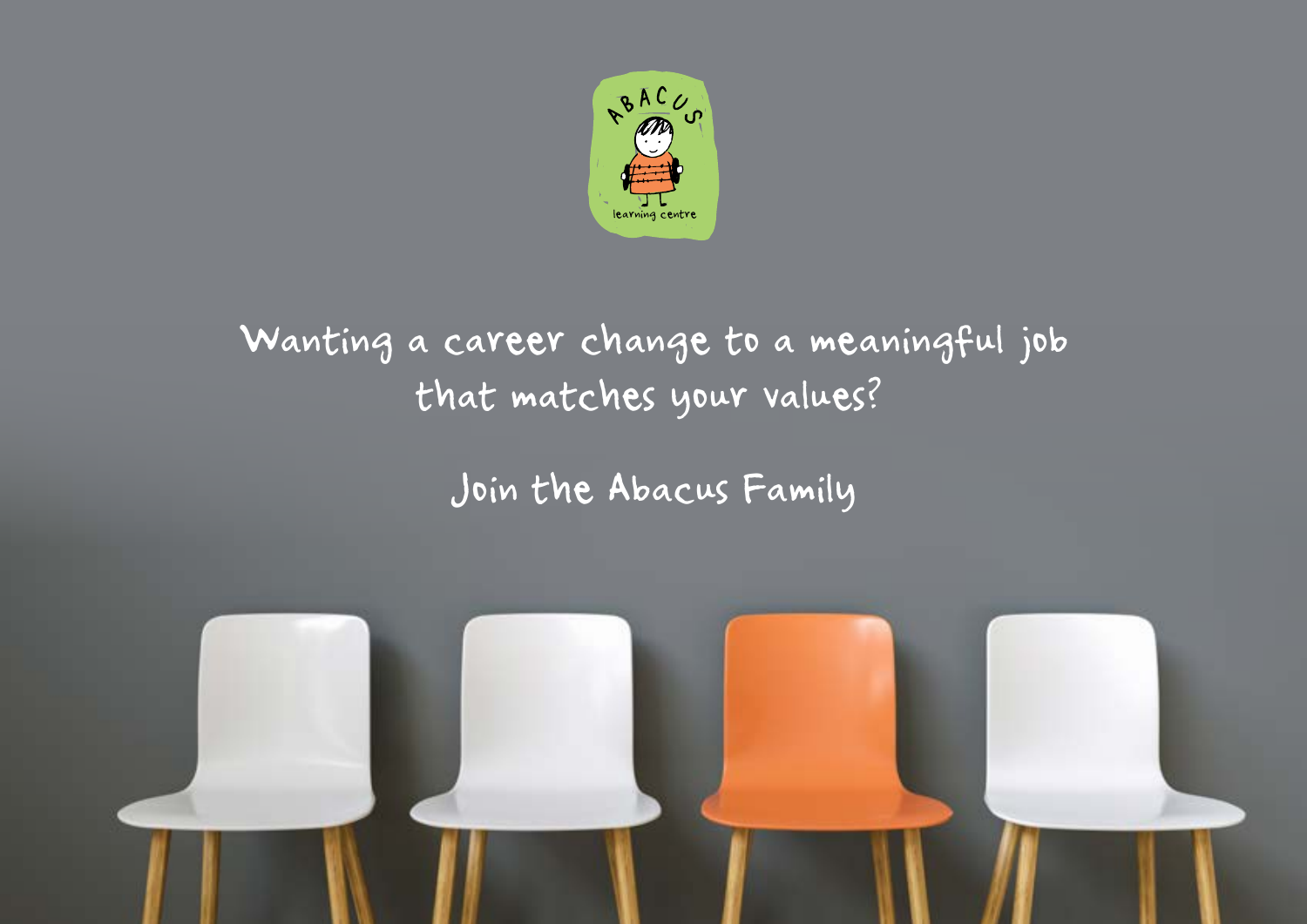# Contents

| $\overline{\mathbf{3}}$ | Welcome from our CEO         |
|-------------------------|------------------------------|
| $4 - 5$                 | Our Mission, Vision & Values |
| $6 - 7$                 | <b>About Abacus</b>          |
| $8 - 9$                 | 2022 & Beyond                |
| $10 - 11$               | Working with us              |
| $12 - 13$               | Becoming an Abacus therapist |
| 14                      | How to Apply                 |

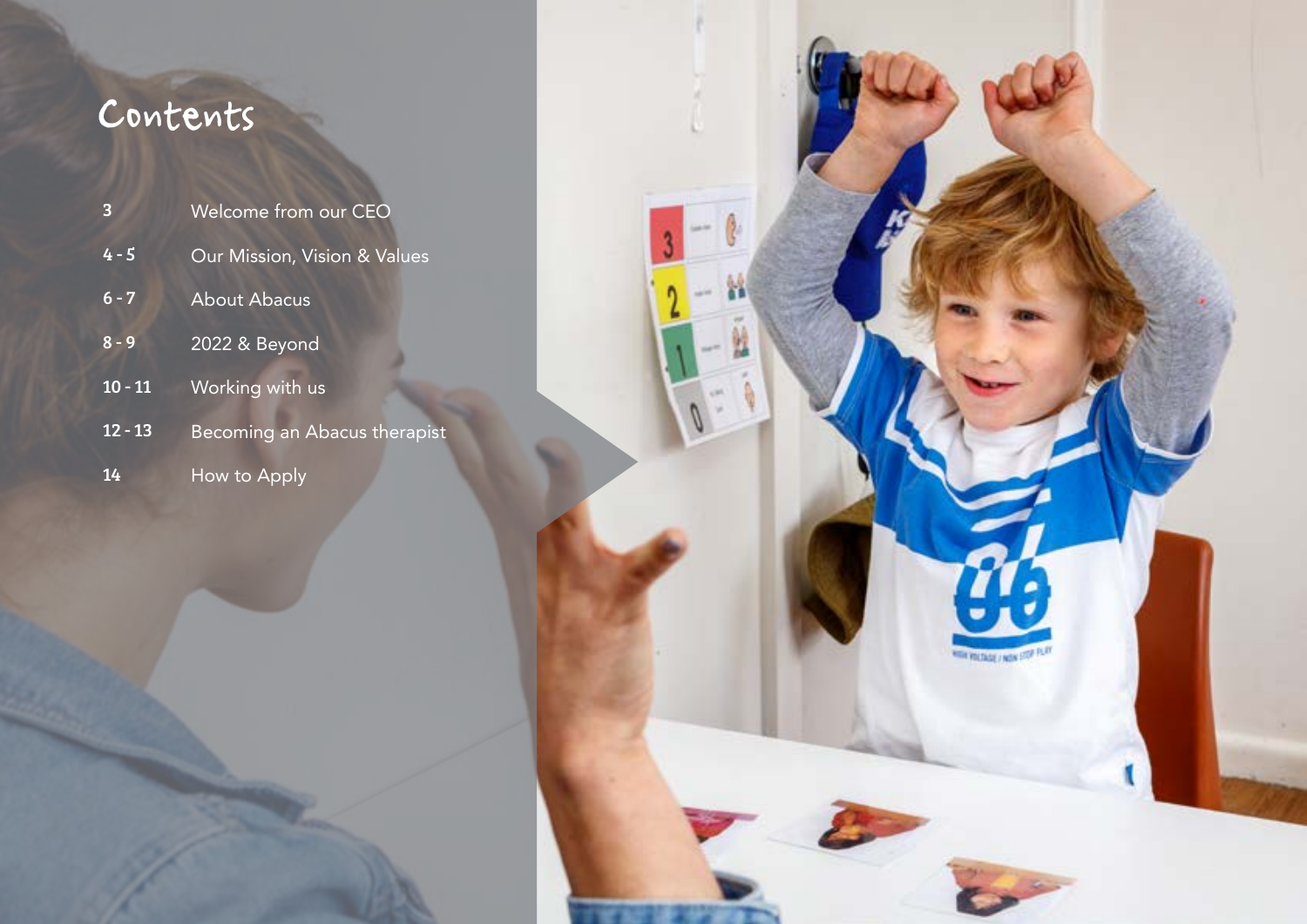## Welcome from our CEO



Abacus Learning Centre delivers outcomes for autistic children on the Mornington Peninsula. Many of our passionate team say it's the best job they've ever had.

We'd love to hear from you if you:

- Are a continuous learner who wants to help children reach their goals
- Have high energy and a sense of fun
- Can commit to two or more days per week

We offer extensive training for all our ABA therapists. You will feel supported and challenged at the same time. No day is ever the same, but you'll always leave smiling.

There's ABA therapy and then there's ABAcus, where therapy is led by the child and life changing skills are learnt.



Taimi Clinch Chief Executive Officer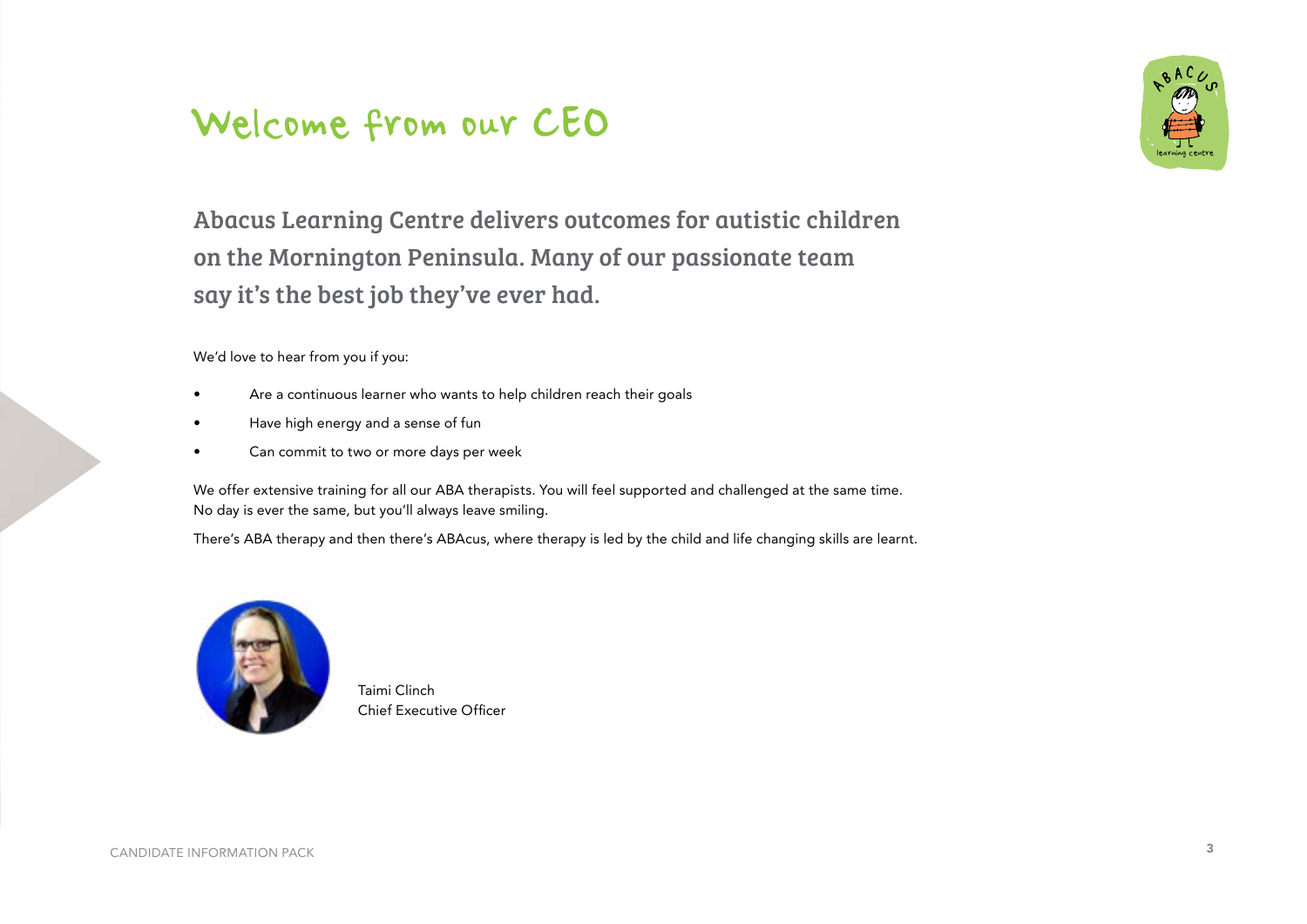## Our Mission Our Vision



Helping autistic people connect, communicate and learn.



Ensuring all families are provided with the highest quality autism services through tailored programs, community partnerships and research.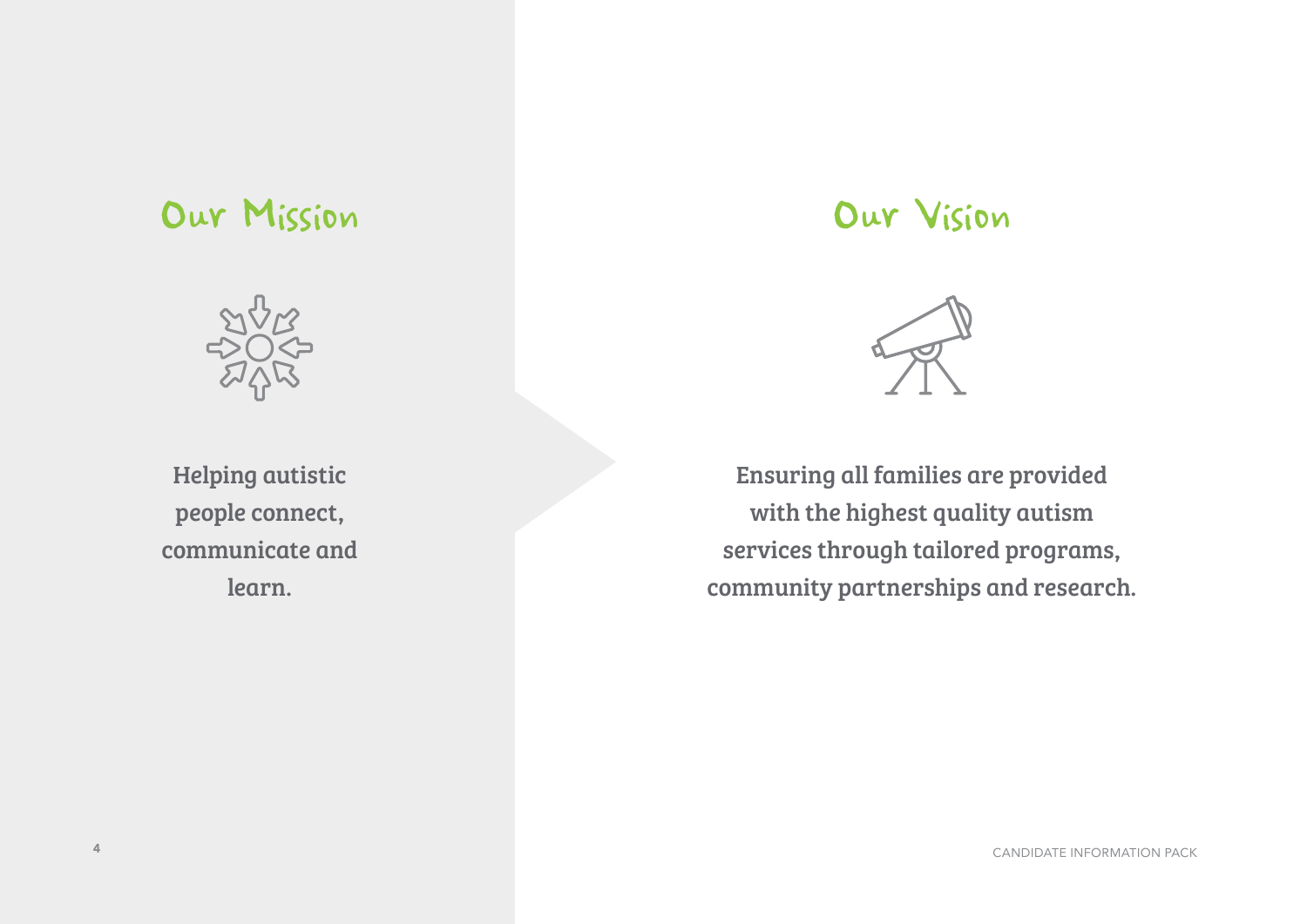## Our Values





turning new and imaginative ideas into reality

- Always exploring what's possible
- Looking to continuously improve
- Passionate and reflective

#### Creative Connected Thriving Playful



everyone belongs

- Caring, kind, respectful and collaborative
- Understand that together we make a difference
- Connecting to place, space and people



feeling good and functioning well

- Always learning
- Seeing people's strengths and appreciating difference
- Focussed on wellbeing



### play with purpose

- Finding things to celebrate about others
- Enjoying your work and play
- Showing positive energy and a can-do attitude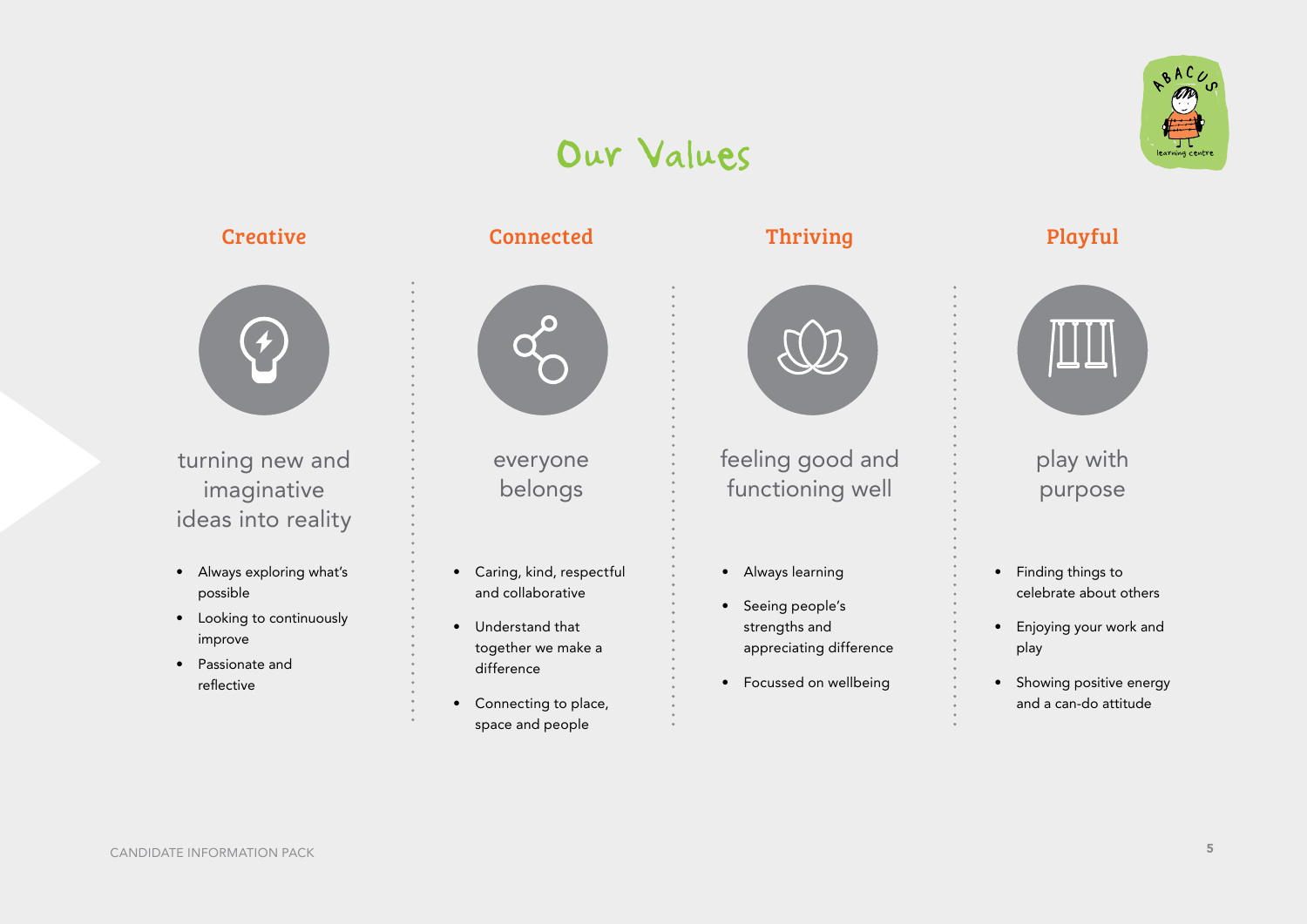## About Abacus

A small group of parents and supporters shared an inspired dream to provide centre-based Early Intensive Behaviour Intervention (EIBI) for children with Autism Spectrum Disorder (ASD).

The benefits of providing crucial therapy at a young age are based on extensive clinical experience and research.

Since its inception, Abacus has helped over 600 families improve their child's ability to more effectively learn in social and educational settings.

#### STUDENT SKILL ACQUISITION

Criteria based assessment tool VB MAPP (Verbal Behaviour Milestones Assessment and Placement Program)



#### 2008

Founding year

Centre-based ABA program commences in Mornington

#### 2011

Abacus leases Victoria Street, Hastings site from The Bays Hospital

The Hon. Greg Hunt MP undertakes a 500km Walk for Autism to raise funds for Abacus

Inaugural Abacus family participation in the Run Melbourne fundraiser

#### 2012

Name change from Mornington Peninsula Autism School Ltd to Abacus Learning Centre



CANDIDATE INFORMATION PACK 6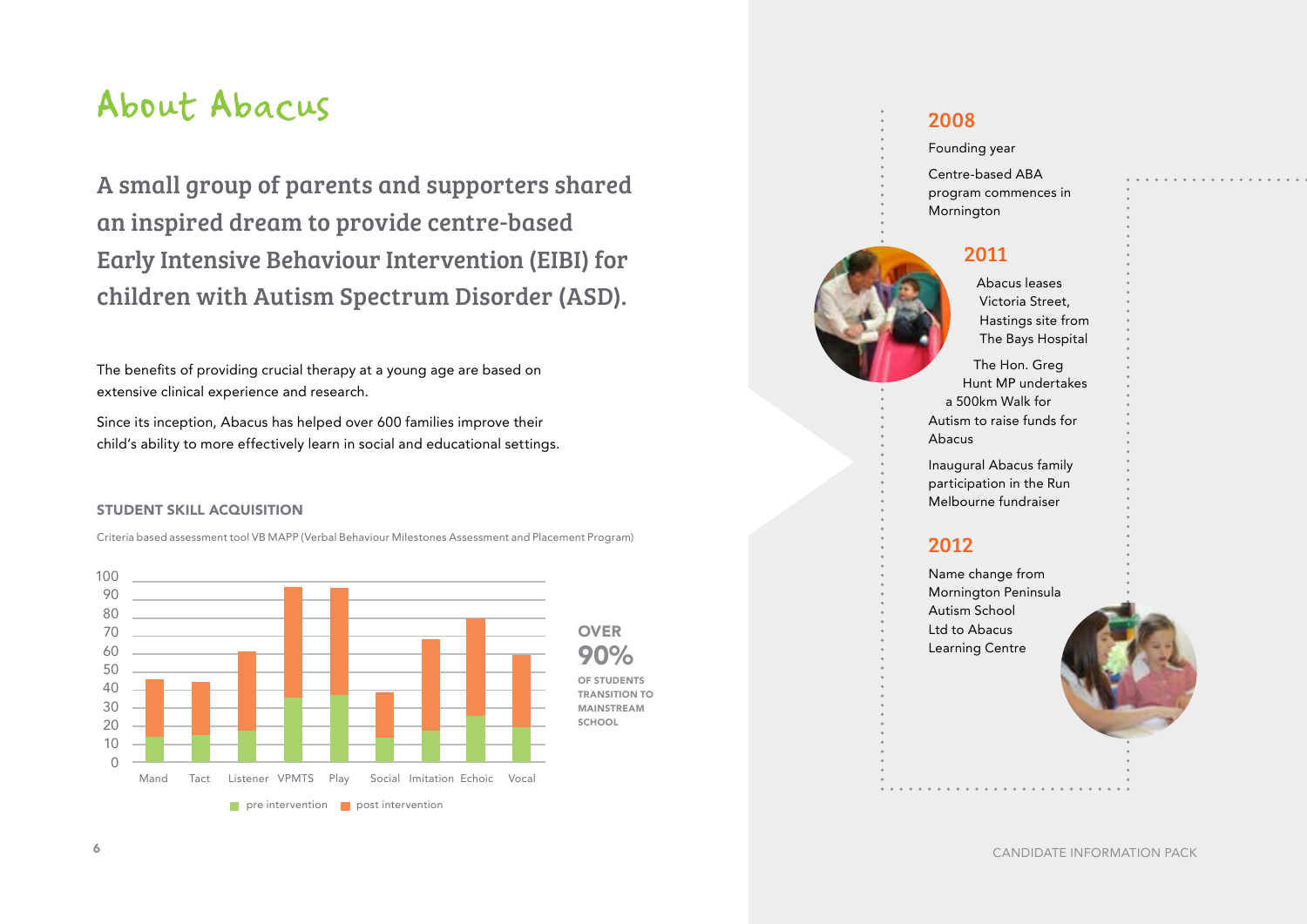

#### 2013

Inaugural 'Achieving with Autism' Gala Dinner fundraiser

#### 2014

In-school ABA program commences

#### 2015

The Hon. Greg Hunt MP second 500km Walk for Autism helping raise funds for Abacus

#### 2016

Abacus moves to High Street site at Western Port Secondary College

Awarded CareNavigator NDIS Provider of the Year

Introduction of Educator Workshops

#### 2017

Awarded CareNavigator Victorian NDIS Provider of the Year

Count on Abacus Tutoring Support program commences

#### 2019

The Hon. Greg Hunt MP announces the Australian Government commitment of \$1.2 million to help construct a purpose-built facility

NDIS registered for Therapeutic Supports

Abacus leases Church Street site

Collaboration with the Turner Institute for Brain and Mental Health to secure \$2.5 million in funding for Autism research

Victorian Government supports longterm lease for Abacus at Western Port Secondary College

#### 2018

10 Year Anniversary

Partnered Design Studio with RMIT University

Lifetime Patron Award presented to the Hon. Greg Hunt MP at third 500km Walk for Autism

Abacus clients begin to receive NDIS Funding

Introduction of Secret Agent Society program



NDIS Quality and Safeguarding Audit (Stage 1 & 2) completed

Introduction of Abacus Psychology Services

Transition to COVID-safe operations

Staff registered for Board Certificate Behaviour Analyst (BCBA) Certification

#### 2021

Continuation of services under COVID restrictions

NDIS registered for Early Childhood Supports

Finalisation of development plans for a purpose-built centre



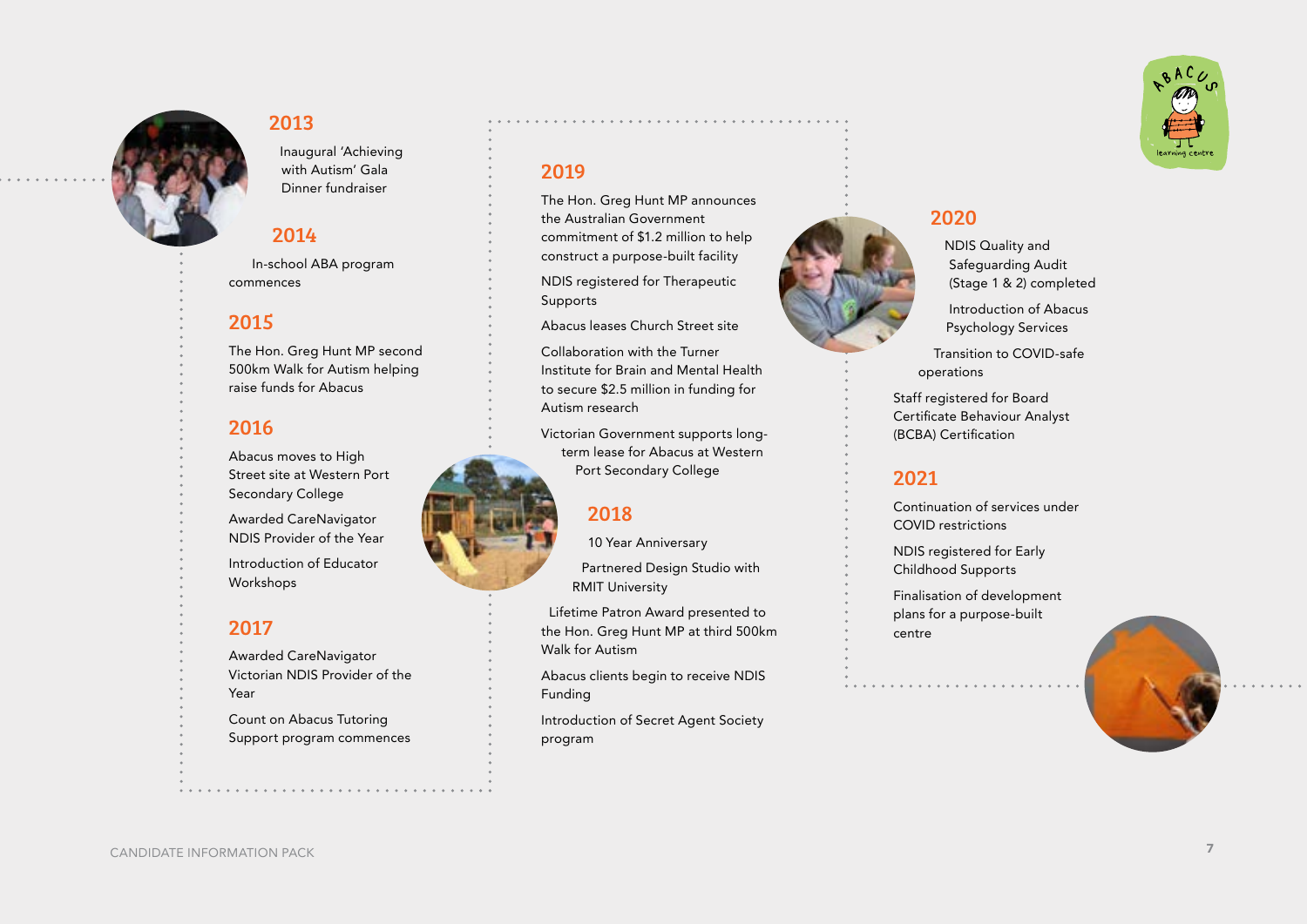# 2022 & Beyond...

Abacus aims to harness the immense potential in our organisation to make a positive and widespread impact on the lives of autistic people.

Demand for autism services continues to grow as more families access funds through the National Disability Insurance Scheme (NDIS).

This year we have been able to enrol many more students into our current centres and with our new centre opening soon we will be expanding our service to support another 30 young autistic people through our early intervention program for 2-6 year olds and the Count on Abacus program for Primary School aged students.

Our future plans are to expand into surrounding regions, such as the City of Casey, and continue helping many more families access our services.

### Our Community

Abacus Learning Centre is located 75km south of Melbourne CBD, in Hastings on the Mornington Peninsula, known for its village atmosphere, bay beaches, wineries restaurants and fresh farm-gate produce.

Families come from a range of socio-economic and cultural backgrounds. All services and supports are provided in a flexible manner to ensure all cultural considerations, including ethnicity and language, are incorporated into planning and programming.

As a registered charity and not-for-profit organisation, the centre relies on the efforts of staff, families, friends and supporters in raising funds and securing donations. Businesses also contribute significant in-kind support, this ongoing kindness is invaluable and contributes to the sense of community that has developed at Abacus.

#### STUDENT ENROLMENTS BY LOCALITY

Source: Abacus Enrolment Data, August 2018



**8** A CANDIDATE INFORMATION PACK **8**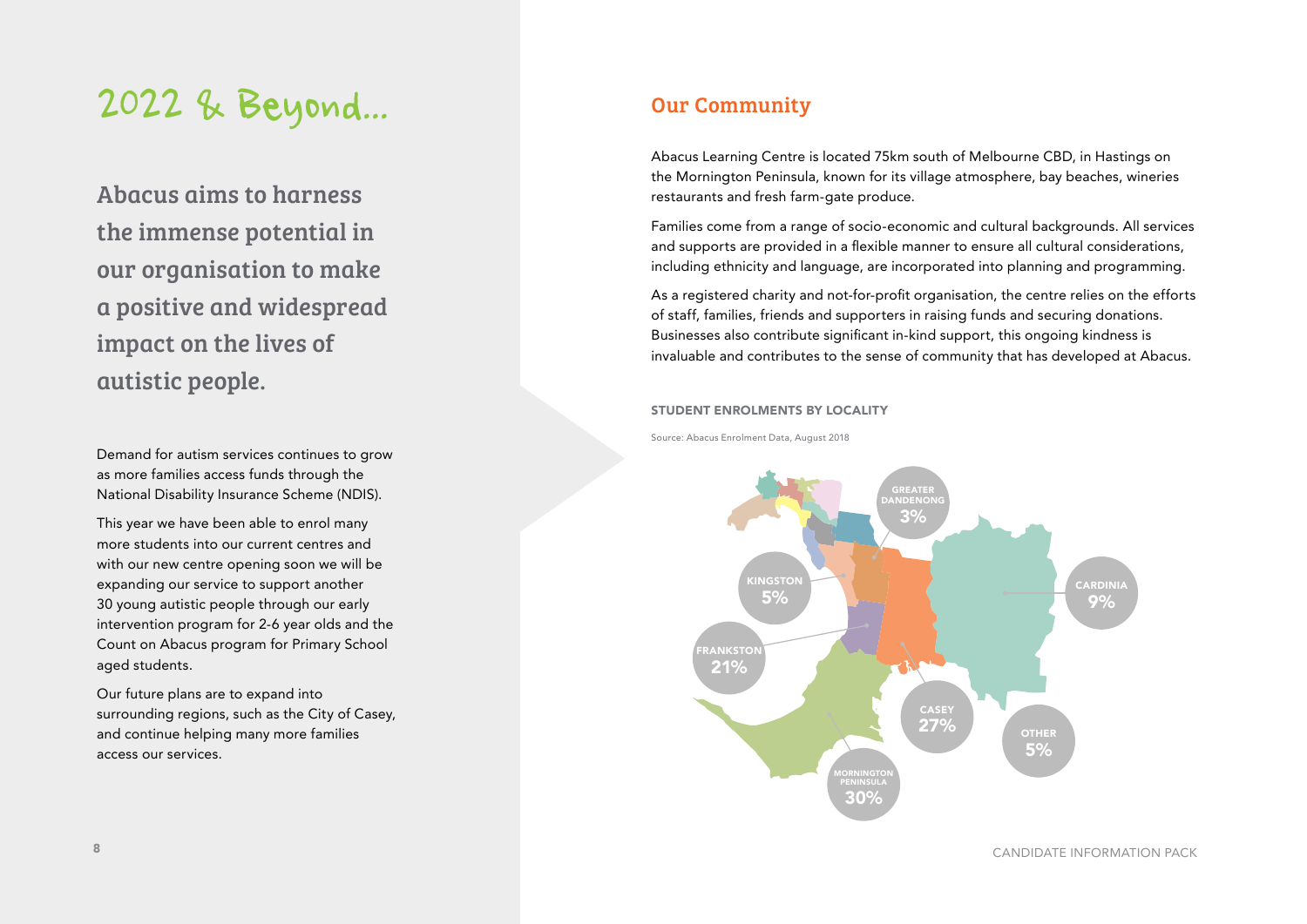#### Building Development

We are very excited to announce construction of our new purpose-built centre is well underway.

This is no ordinary building. Abacus worked with students at RMIT University to help create an environment where both staff and students could thrive. .<br>r

Design considerations included managing sensory inputs from **2 4 6 10 11** lights and sounds, ensuring easy lights and sounds, ensuring easy circulation so people can move between activities as seamlessly as possible and organising spaces into 'high stimulus' and 'low stimulus' areas.

> All of our centres feature individual therapy rooms, sensory play areas, gross motor playrooms, private meeting rooms plus all the amenities for a working education centre.

We are hopeful our centres **R**  $\bullet$  **B**  $\bullet$  **B**  $\bullet$  **B**  $\bullet$  **B**  $\bullet$  **B**  $\bullet$  **B**  $\bullet$  **B**  $\bullet$  **B**  $\bullet$  **B**  $\bullet$  **B**  $\bullet$  **B**  $\bullet$  **B**  $\bullet$  **B**  $\bullet$  **B**  $\bullet$  **B**  $\bullet$  **B**  $\bullet$  **B**  $\bullet$  **B**  $\bullet$  **B**  $\bullet$  **B**  $\bullet$  **B**  $\bullet$  **B**  $\bullet$  **B**  $\bullet$  **B**  $\$ an important insight into addressing interior design and learning environments from a non neuro-typical position.







9880 1280

#### Early April 2022 works commence

Groundbreaking Ceremony conducted to mark the commencement of on-site works at our High Street location.

#### Late April 2022 - 20% completion

Ausco Modular begin construction in the factory of the bespoke modular units.

#### Mid-May 2022 -40% completion

Works continue both on-site and in the factory. The factory of the factory of the south 9. Northeast 1. Northeast 1. Northeast 1. Northeast 1. Northeast 1. Northeast 1. Northeast 1. Northeast 1. Northeast 1. Northeast 1. Northeast 1. Northeast 1. Northeast

#### July 2022

3842 OVERALL HEIGHT

Deliver of modular units to site.



### September 2022

(subject to COVID and material delays) Anticipated completion date

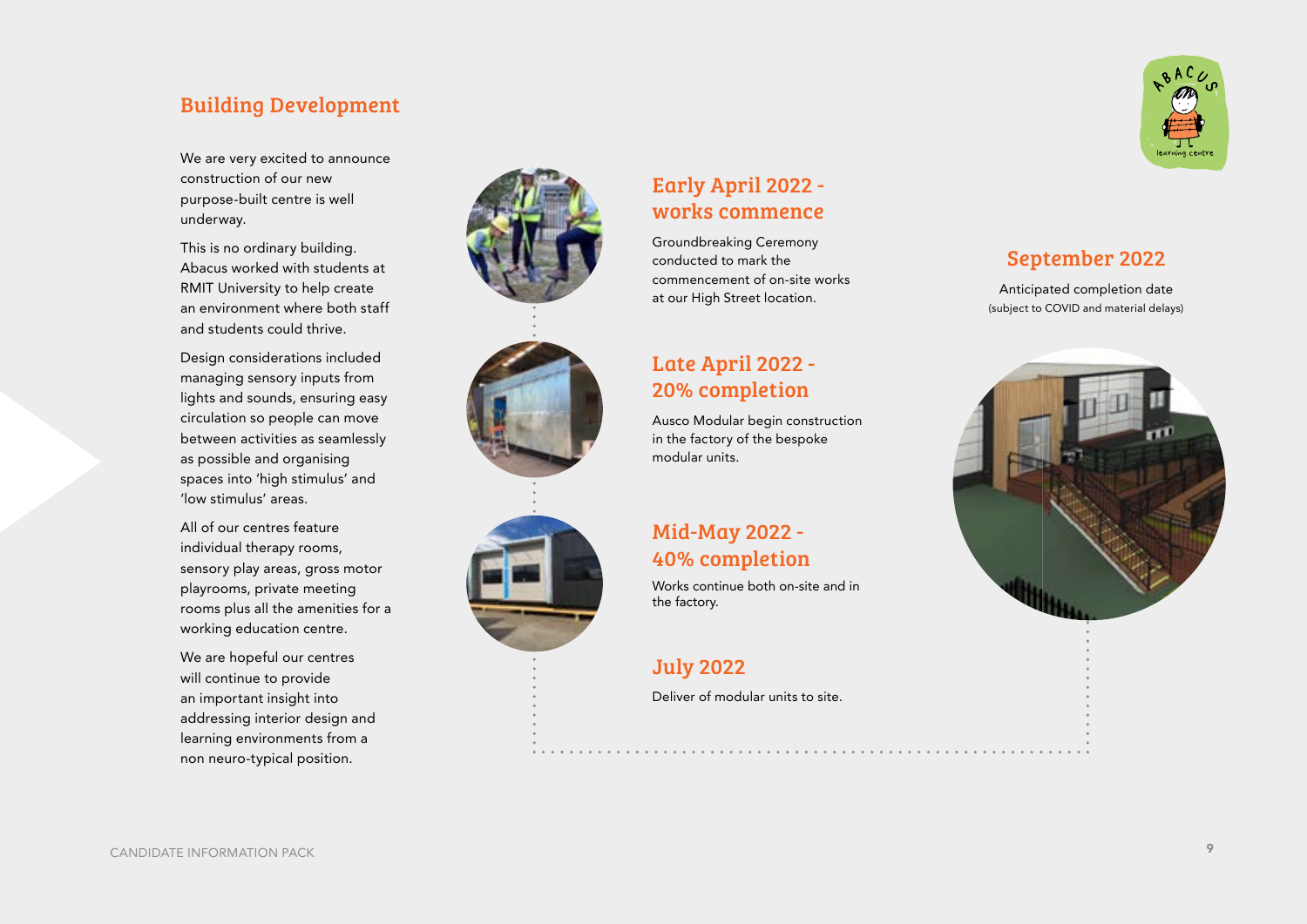## Working with us

We know it is important to develop a team culture that is focussed on continual improvement, remains respectful of individual differences, and values the contribution of all Team Members.

Staff understand and value the rights of people with a disability and aim to provide families with the opportunity to exercise choice.

We engage with staff and our community to ensure everyone is aware of the initiatives and progress we are making.

As Abacus Learning Centre continues to grow and establish new services, we fully understand the importance of every Team Member to the success of the business in meeting the needs of our clients and achieving our Mission and Vision.

#### Our Staff

Delivered by inspirational and dedicated staff, Abacus programs consistently deliver best practice therapy services to its clients, making a profound impact on the lives of children with autism, their families and the wider community.

People are at the heart of what we do, and we are committed to supporting and celebrating our talented and compassionate Team Members.

A recent organisational review found that our staff love coming to work, feel valued, empowered, and continue to feel a part of something special.

#### LENGTH OF EMPLOYMENT

Source: Abacus Employee Feedback Survey, May 2021

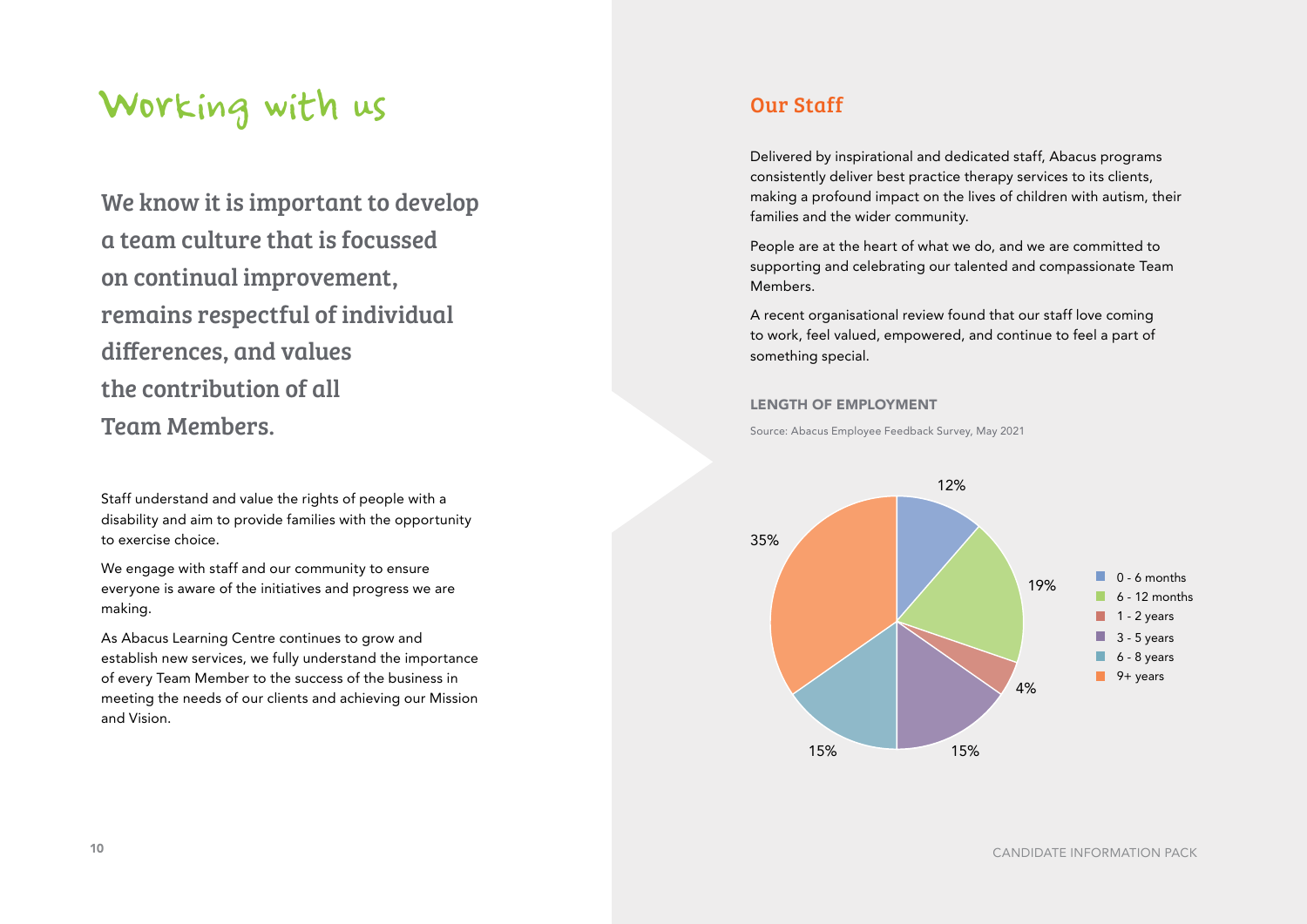#### What our Team Members say...



"The kids laughter and energy when we learn and play together is so much fun" *Shanae*

#### Playful



"I enjoy seeing the kids from where they start through to thriving in school" *Daniel*

"Everyone is so welcoming at Abacus, you can be yourself and

work to your strengths"

Connected

#### Thriving

*Sarah*



"I have learnt so much since joining the Abacus team. The training, coaching and creative approach makes it a vibrant place to work" *Liz*

**Creative** 



### Salary Packaging

As a registered charity, Abacus employees can receive a range of salary packaging products through CBB (Community Business Bureau).

Full-time, part-time and casual employees are all eligible for salary packaging.

#### Flexible Working Arrangements

Abacus recognises the benefits of providing flexible working arrangements that will assist employees with balancing the demands of work with their family and/or personal responsibilities.

Approval to work from home may be given on a regular or ad hoc basis subject to operational requirements and consideration of the employee's personal circumstances.

#### Employee Assistance Program (EAP)



The Employee Assistance Program is a free and confidential counselling service available to all staff for either work-related or personal matters.

#### On-site Parking



Staff have access to on-site car parking and for those who take public transport, the Hastings Train Station is a short walk from our office.



CANDIDATE INFORMATION PACK 11 (1999) CANDIDATE INFORMATION PACK 11 (1999) CANDIDATE INFORMATION PACK 11 (1999)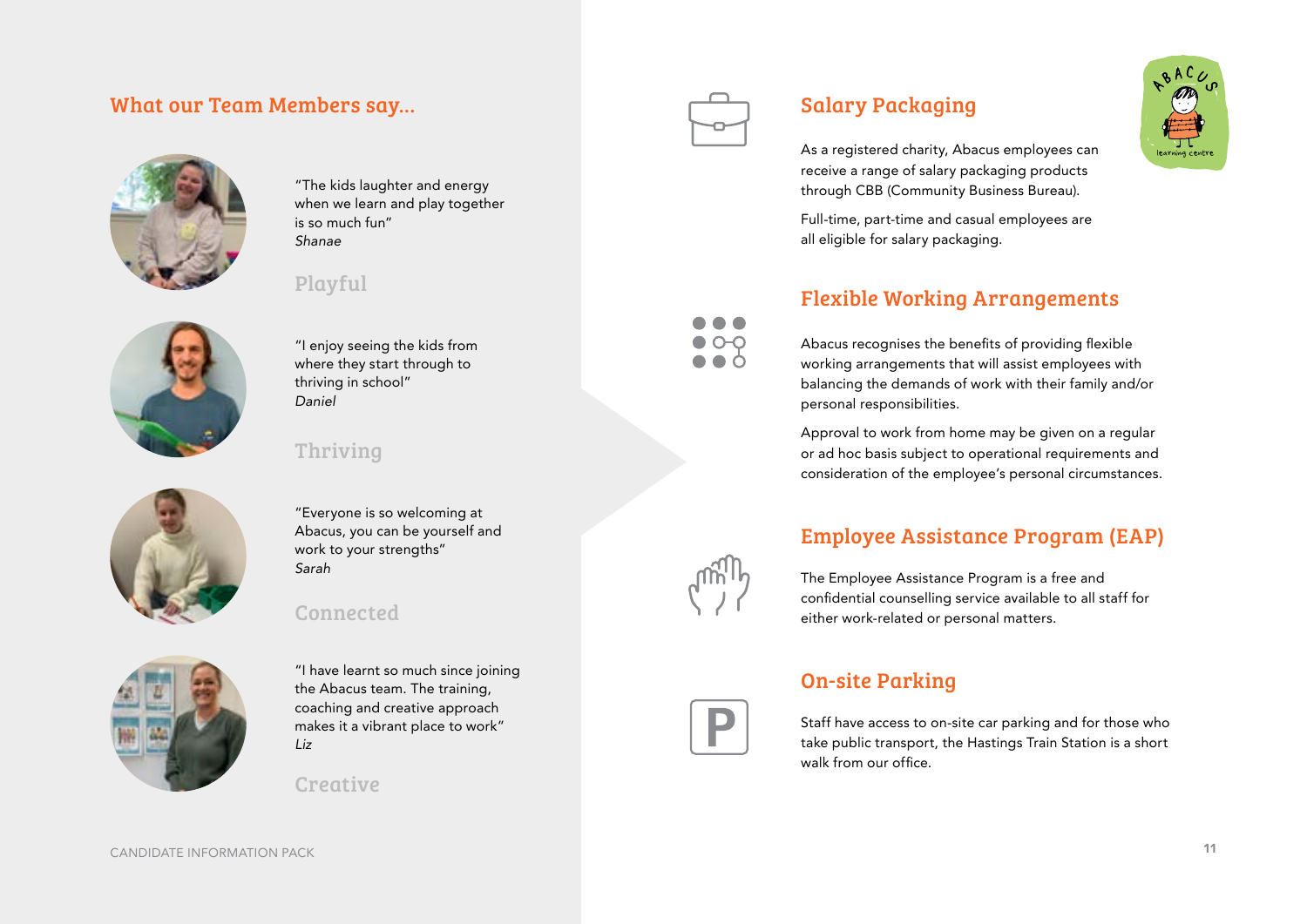# Becoming an Abacus therapist

Our therapists deliver individual ABA therapy programs developed and monitored by the senior Clinical Team.

Each Therapist works directly with students in one-to-one sessions and play breaks, documenting and recording the student's programs and providing necessary feedback.



### Key Responsibilities

- Conduct one-on-one ABA therapy session at Abacus Learning Centre or in a client's home or education setting
- Follow Abacus Learning Centre's specific ABA techniques and methodology
- Maintain and develop a positive approach to learning and behaviour change
- Ensure adequate data collection on student's programs and targets during therapy sessions
- Take comprehensive behavioural data
- Conduct ABA therapy during a student's Clinical meeting, answering questions and following directions from the Program Supervisor and or Clinical Director
- Be actively involved in ongoing professional and clinical learning and training
- Attend whole Staff meetings
- Attend lunch and learn, lunch and crunch, and Training Express as scheduled
- Make positive changes in response to clinical and professional feedback via ongoing training, clipboard reviews, and Professional Reviews
- Support a culture of teamwork and positivity
- Communicate regularly with senior clinicians to ensure quality and clarity of ABA programs and an excellent service to our Clients
- Other duties as reasonably directed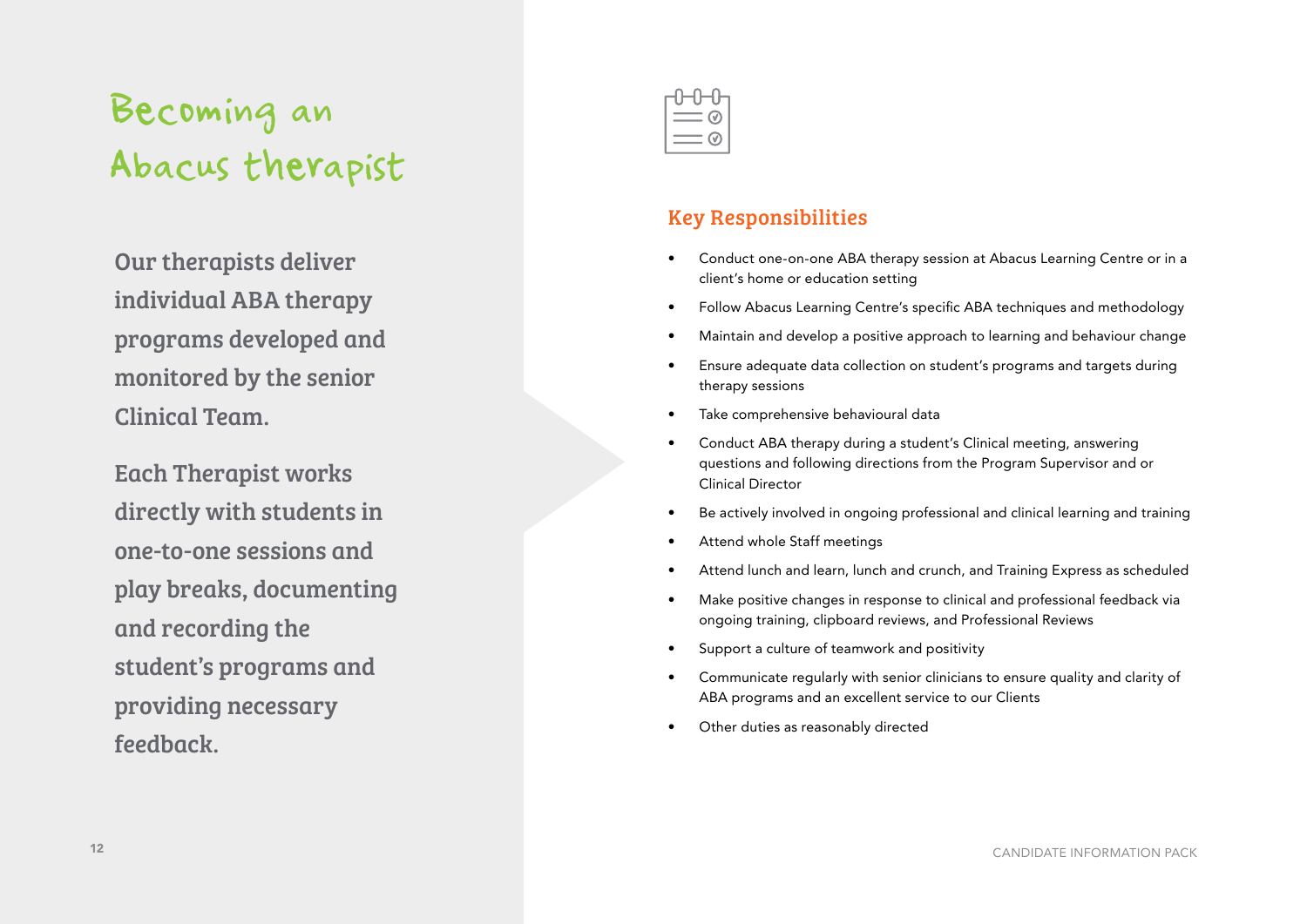

#### Experience / Skills

- Excellent written and verbal communication skills
- Experience working with children - desirable but not essential
- Experience working with people with a disability - desirable but not essential
- Ability to work effectively and efficiently in a team setting
- Demonstrated ability to follow direction and adapt to training and feedback



#### Professional Conduct

All employees of Abacus Learning Centre are expected to:

- Maintain and demonstrate a professional approach to work which reflects the Abacus Learning Centre policies and procedures and ensures confidentiality;
- Maintain current professional knowledge and awareness of contemporary practice to inform quality service delivery;
- Actively participate in performance appraisal process;
- Actively support the organisation's mission, vision and values and positively represent the organisation to external contacts at all opportunities;
- Ensure a safe and healthy work environment at all times;
- Ensure the service's duty of care to children and their families is strictly maintained.





#### Conditions of Employment

All candidates must be eligible to work in Australia. In accordance with the Victorian Safety Screening Policy for registered NDIS providers, Abacus Learning Centre requires all prospective employees to hold an NDIS Worker Screening Check and Working with Children Check. Successful candidates will be provided with information on applying for these checks.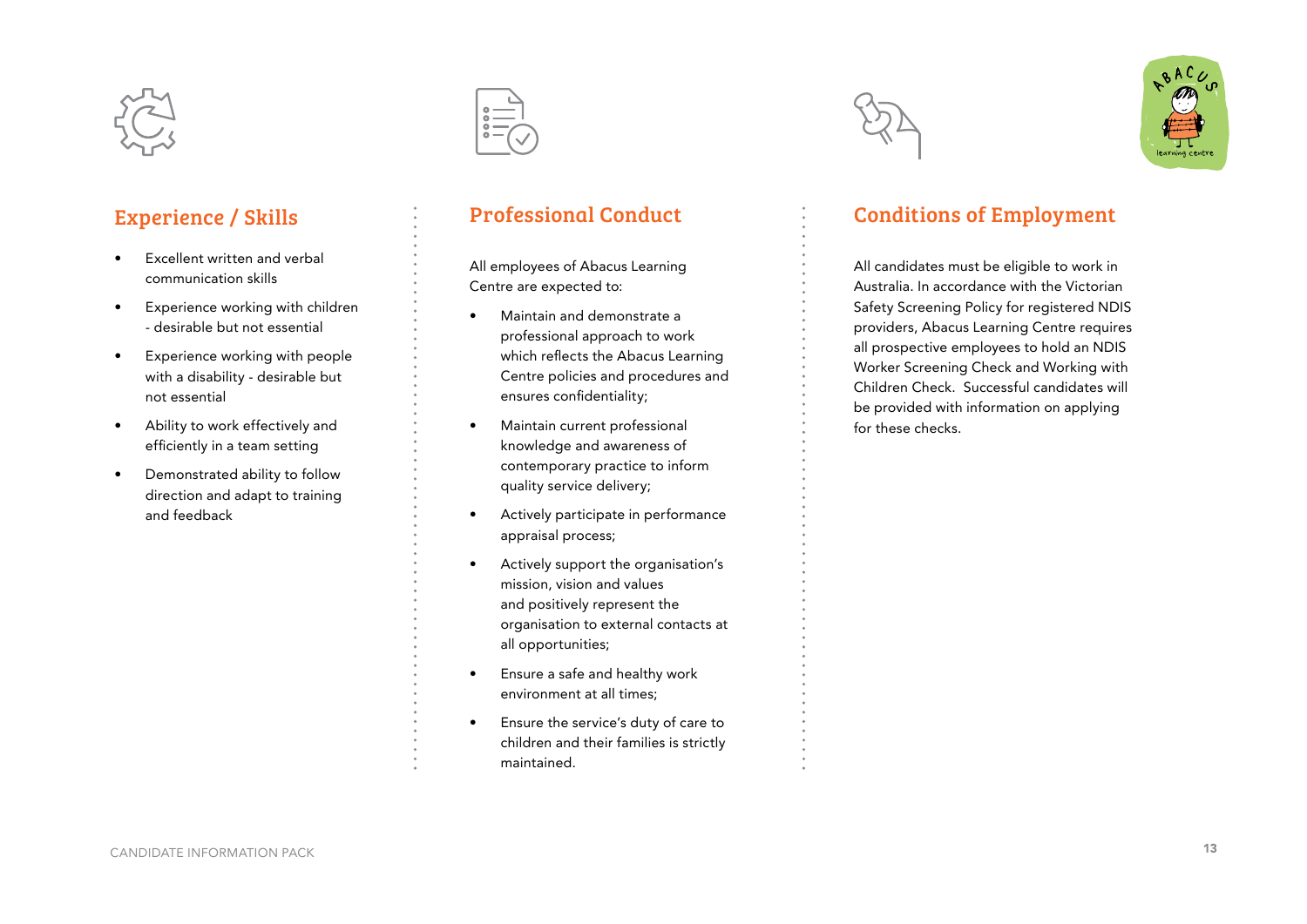## How To Apply

To apply, email a short video (maximum two minutes) of why you'd like to join the Abacus team and send this along with a copy of your resume to [admin@abacuslearning.org.au](mailto:admin%40abacuslearning.org.au?subject=)

Abacus appreciates the time and effort taken to apply for a position with us. We assure candidates that all recruitment processes are fair, efficient and transparent and we are committed to equal opportunity and diversity in the workplace.

All information received will be handled in accordance with the Privacy Act 1988.



#### Abacus Website

The Abacus Learning Centre website contains further information on Abacus services, programs and activities.

<https://www.abacuslearning.org.au>



#### NDIS Worker Screening Check

Detailed information about the NDIS Worker Screening Check including when it occurs and what is required of the applicant as part of the process can be viewed on the NDIS Quality and Safeguards Commission and Victorian Government websites.

[https://www.ndiscommission.gov.au/](https://www.ndiscommission.gov.au/workers/worker-screening-workers) [workers/worker-screening-workers](https://www.ndiscommission.gov.au/workers/worker-screening-workers)

[https://www.vic.gov.au/ndis-worker](https://www.vic.gov.au/ndis-worker-screening-check)[screening-check](https://www.vic.gov.au/ndis-worker-screening-check)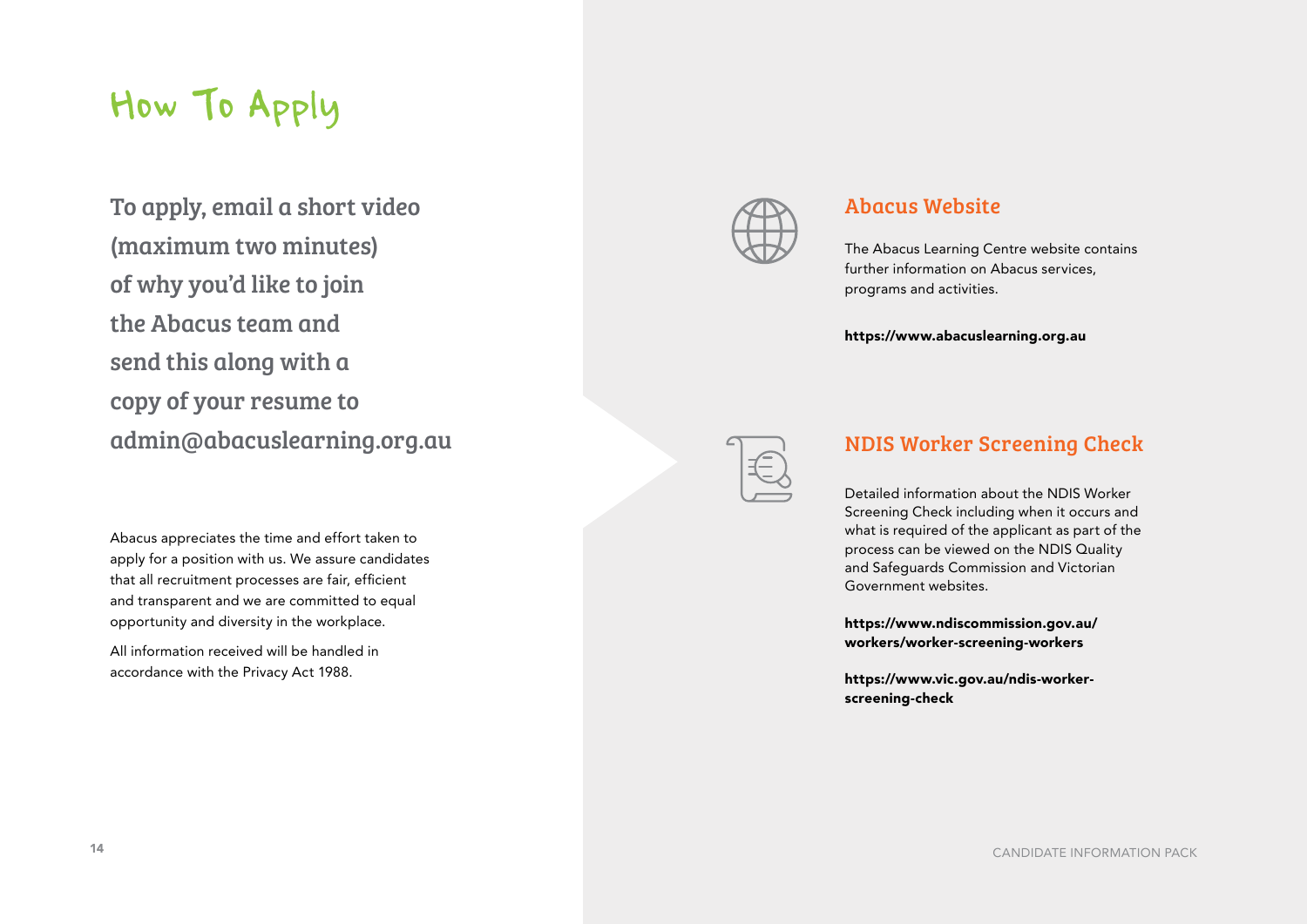"If a child cannot learn in the way we teach… we must teach in a way the child can learn."

*~ Dr. O Ivar Lovaas (UCLA)*

learning centre

A B A C U